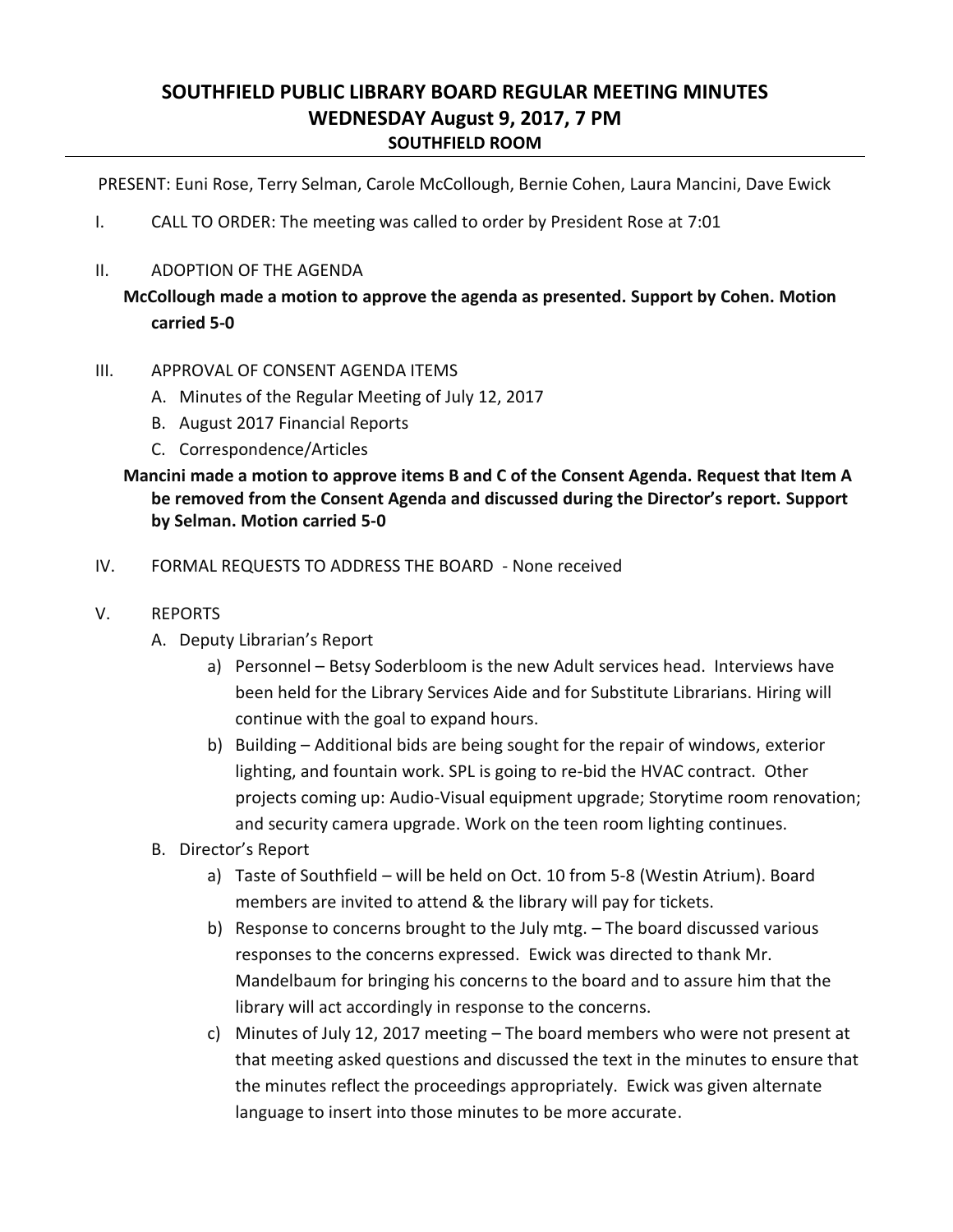# **After discussion, Selman made a motion to accept the minutes of the July 12, 2017 meeting with the agreed upon corrections. Support by McCollough. Motion carried 5-0**

d) Statistics – The board reviewed 11 years of annual statistics. *(see attached)*

### VI. OLD BUSINESS

A. Long Range Plan – Ewick asked the board to review the Request for Proposals handed out at the July meeting. He proposed that the board approve distribution of the RFP as part of a Strategic/Long Range Plan process. Once the RFP goes out to bid, Ewick will return to the board to request that it award the contract to the selected bidder.

# **Cohen made a motion to send out the RFP. Support by Selman. Mancini suggested a friendly amendment that all vendors must have had prior experience going through a strategic/long range planning process with a library. The amendment was accepted by Mr. Cohen. Motion carried 5-0**

B. Review of Gift Fund uses – A new request to be considered as a use of the Library's gift funds was presented: upgrading the 15 study rooms to include a way to project PC info onto a large screen.

### **Mancini made a motion to authorize an upgrade to the study rooms as presented with a ceiling cost of \$45,000. Funding to come from the library's gift funds. Support by Selman. Motion carried 4-0-1 abstention.**

- C. Lathrup Village contract President Rose & City Librarian Ewick met with Frank Brock, Mayor of Lathrup Village, and Pam Bratschi, their interim City Admin. Reviewed the contract concern that LV has been under-charged since the Southfield library millage rate changed to 2.8 mills in 2012.
	- Currently LV paid \$117,813 to SPL for library services (1 mill)
	- Cost if LV paid at 2.8 mills. \$329,876.40
	- Difference: **\$212,063.40**

To increase the LV payment amount would require them to go to the taxpayers for a millage increase as they have a separate millage for library services that is currently at 1 mill. They are willing to consider going back to the voters to request such an increase but do not know what the mood of the voters might be toward that move. They noted that the library would need to provide info to support the need for more funding by usage data along with a review of the services, programs and materials provided by the library through the contract.

City Attorney Sue Ward will be asked to review the existing contract with an eye to cleaning up the language used as to contract millages and/or amounts paid, and will gather the some statistical info to be sent to Mayor Brock.

### **After discussion, the board agreed that a legal opinion from the City Attorney is the best course of action before taking any further actions and directed Ewick to do so.**

### VII. NEW BUSINESS

A. 2018 Calendar of Closed Days – Ewick presented a 2018 calendar showing which holiday weekends he would like to have the library be closed in addition to City Holidays.